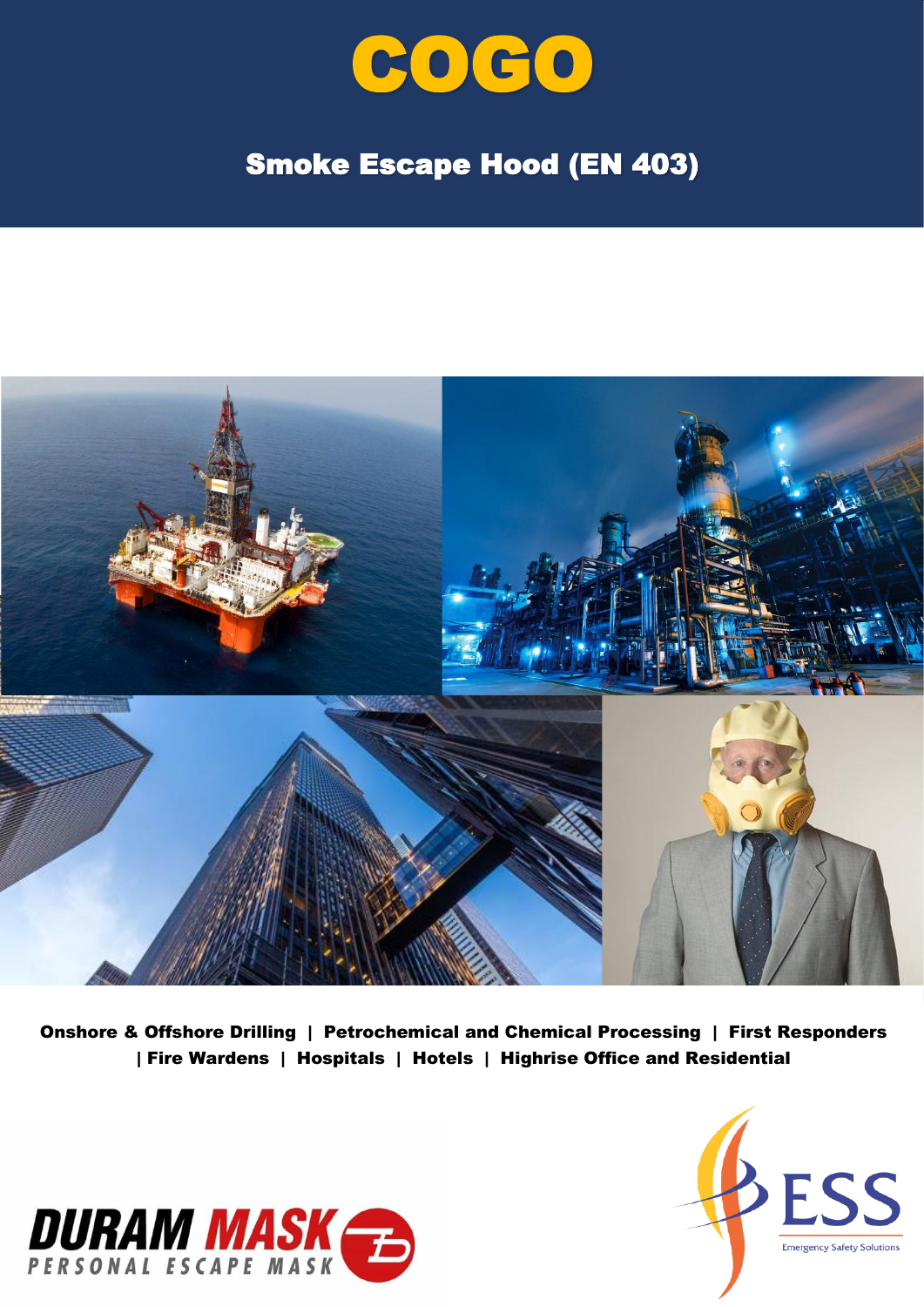

## Duram COGO Smoke Escape Hood (EN 403)

A certified personal respiratory protective device intended for evacuation in emergency situations involving smoke and hazardous fumes. The COGO provides users with shortterm respiratory protection against smoke and Carbon Monoxide inhalation, and is tested against CO, HCl, HCN and Propenal. The COGO is certified under European Standard EN-403, and holds the EU CE mark. A variant of the COGO, the COGO-S, is intended for settings containing sulphuric gases. The COGO-S is tested for high concentrations of H2S and SO2.

The COGO protects against organic gases with a boiling point higher than 65˚C; several inorganic gases; sulfuric gases and other acidic gases, ammonia and ammonia derivatives. It also protects against such chemicals in particle form.



## Industry Sectors

- Onshore & Offshore Drilling Petrochemical
- Chemical Chemical First Responders & Fire Wardens
- Hotels Hospitals
- Highrise Office and Residential Complexes

| <b>Gas Capacity Challenge</b> |        |  |
|-------------------------------|--------|--|
| <b>concentration (ppm)</b>    |        |  |
| Organics (A)                  | 100    |  |
| Inorganics (B)                | 400    |  |
| Acidic (E)                    | 1,000  |  |
| Ammonia (K)                   |        |  |
|                               | 10,000 |  |

| <b>Specifications</b>   |              |
|-------------------------|--------------|
| Particle Filtration (%) | >94          |
| Dimensions (LWH cm)     | 10 x 12 x 14 |
| Weight (gram)           | 650          |
| Certification           | EN 403 :     |
|                         | 2004         |

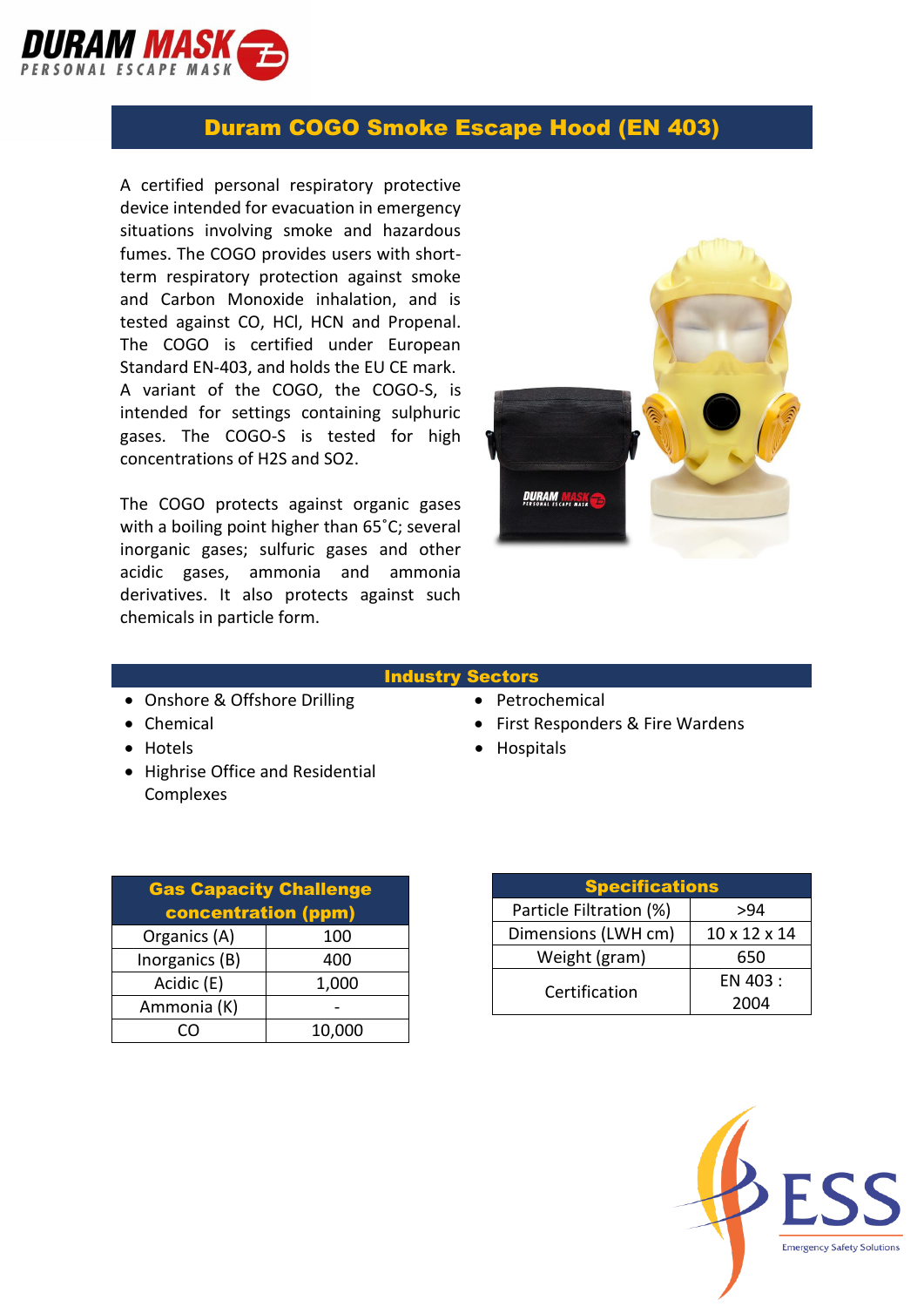

| <b>Easy to Access</b>                           |                                                                                                                           |  |
|-------------------------------------------------|---------------------------------------------------------------------------------------------------------------------------|--|
| Small size and weight                           | Compact and portable                                                                                                      |  |
|                                                 | Takes up minimal space during storage<br>$\bullet$                                                                        |  |
| Designed to always be within                    | Designed for configurable storage inside a utility pocket, or on<br>$\bullet$                                             |  |
| easy reach                                      | a utility belt                                                                                                            |  |
| One size fits all                               | Easy to distribute<br>$\bullet$                                                                                           |  |
|                                                 | Conveniently accommodates all head sizes<br>٠                                                                             |  |
|                                                 | Comfortably fits over:                                                                                                    |  |
|                                                 | <b>Beards</b><br>$\circ$                                                                                                  |  |
|                                                 | Long hair<br>$\circ$                                                                                                      |  |
|                                                 | o glasses                                                                                                                 |  |
| <b>Easy to Use</b>                              |                                                                                                                           |  |
| No advanced training<br>required                | Package label contains simple user instructions<br>٠                                                                      |  |
| Preassembled and ready to                       | Hassel free and user friendly<br>$\bullet$                                                                                |  |
| use                                             | No assembly required before use<br>٠                                                                                      |  |
| Easy to slip on when seconds<br>count           | Highly elastic and resilient latex hood can be easily enlarged up<br>$\bullet$<br>to 8 times for simple donning           |  |
| <b>Easy Navigation</b>                          |                                                                                                                           |  |
| Designed for physiological<br>comfort           | Minimal dead space prevents the build-up of heat and CO <sub>2</sub><br>$\bullet$<br>within the hood                      |  |
| Breath with ease                                | High - efficiency, electrostatic particle filter with extremely<br>$\bullet$<br>low pressure - drop enable easy breathing |  |
| Easy to communicate                             | Exclusive Multi-Valve breathing device enables easy<br>$\bullet$                                                          |  |
|                                                 | communication                                                                                                             |  |
| Easy orientation                                | Wide field of view<br>$\bullet$                                                                                           |  |
|                                                 | Visor with transparent film enable up to 95% light transmission                                                           |  |
| <b>Immediate Protection</b>                     |                                                                                                                           |  |
| No need for additional straps<br>or adjustments | Seals quickly at the neck to provide immediate protection<br>$\bullet$<br>within seconds                                  |  |